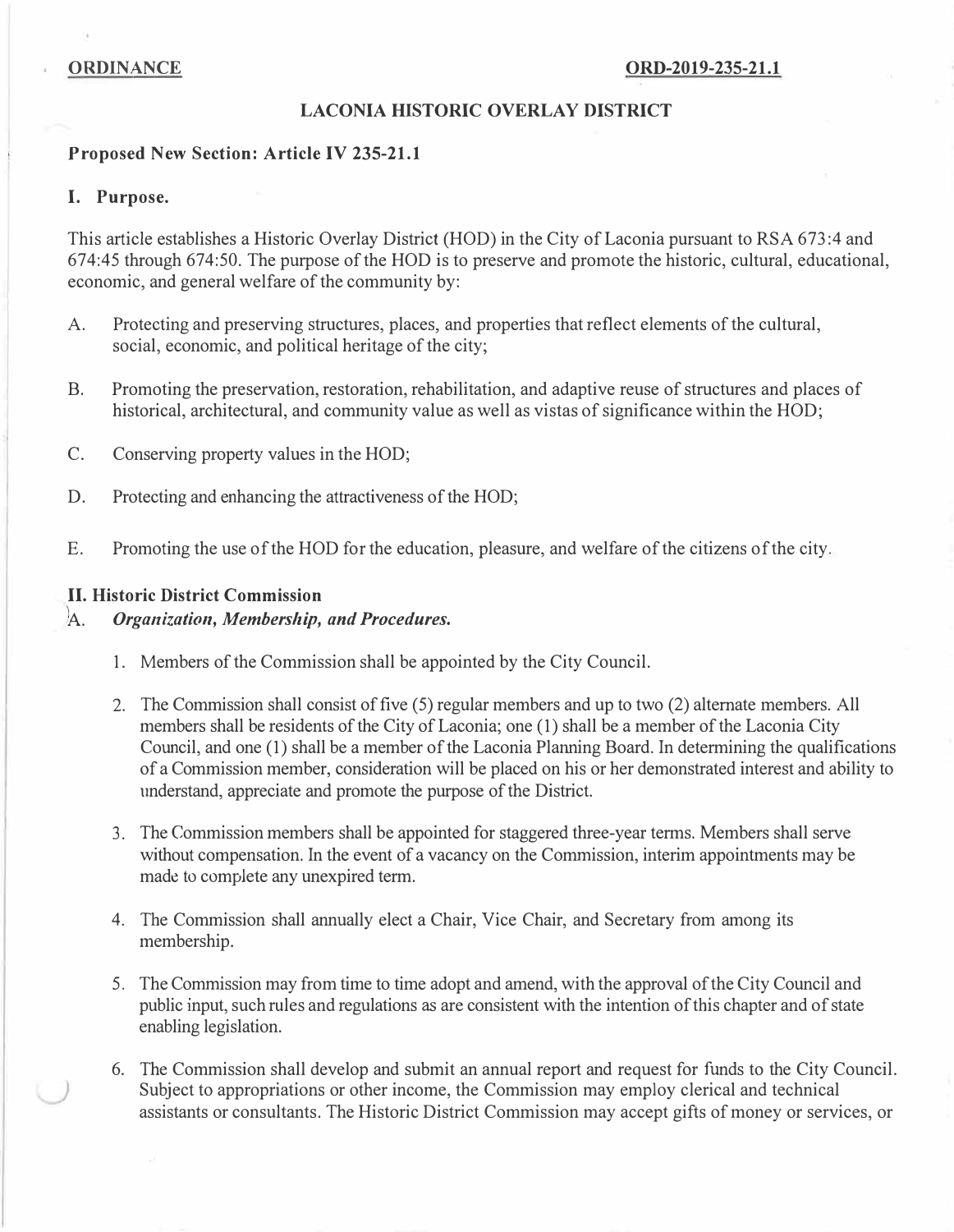grants, and may hold or expend such gifts or grants for the purposes of this chapter in accordance with the city's ordinances and policies and state RSA's. The Commission shall have an annual budget as appropriated by the City Council and the budget will be managed by the Commission in cooperation with the Planning Department.

- 7. The decisions of the Commission shall be by vote of the majority of the Commission members, meaning all votes to approve or deny must be by 3 or more members regardless of the number of members present.
- B. Powers and Duties. The Historic District Commission shall review applications within the Historic Overlay District ("Historic District or District") approving, approving with conditions, or denying applications, as appropriate. The HDC may assume any other responsibilities related to the Historic District consistent with RSA 674:46-a.

The Historic District Commission may consult and work in conjunction with the Heritage Commission toward a broader role in promoting historic preservation in general. Pursuant to RSA 674:44-b, the Historic District Commission may:

- 1. Call upon City staff, citizens, abutters to applicants, and professionals, as it sees fit, for input, consultation, and recommendations on matters before the Commission.
- 2. Conduct small area or community-wide surveys of historic, architectural, and cultural resources. This activity could be in conjunction with the Heritage Commission.
- 3. Nominate structures and districts for listing in the New Hampshire State Register of Historic Places and National Register of Historic Places and review all proposed National Register nominations within the City; keep a record of all properties that are included in local historic districts, listed in the National Register, or determined eligible for National Register listing. This activity could be in conjunction with the Heritage Commission.
- 4. Prepare historic resources sections of local master plans and ensure that the impacts on historical resources are considered at every level of local decision-making.
- 5. Advise other local, state, and federal government entities about historical, architectural, archaeological, and cultural resources, and advocate for the identification, protection, and preservation of these resources.
- 6. Review applications for zoning amendments, variances, conditional uses, and other approvals affecting property in the Historic District.
- 7. Recommend to the Planning Board and City Council amendments to this ordinance.
- 8. Investigate and recommend to the Planning Board and City Council new areas for designation as historic districts.
- 9. Act as a liaison between local government and individuals or organizations concerned with historic preservation.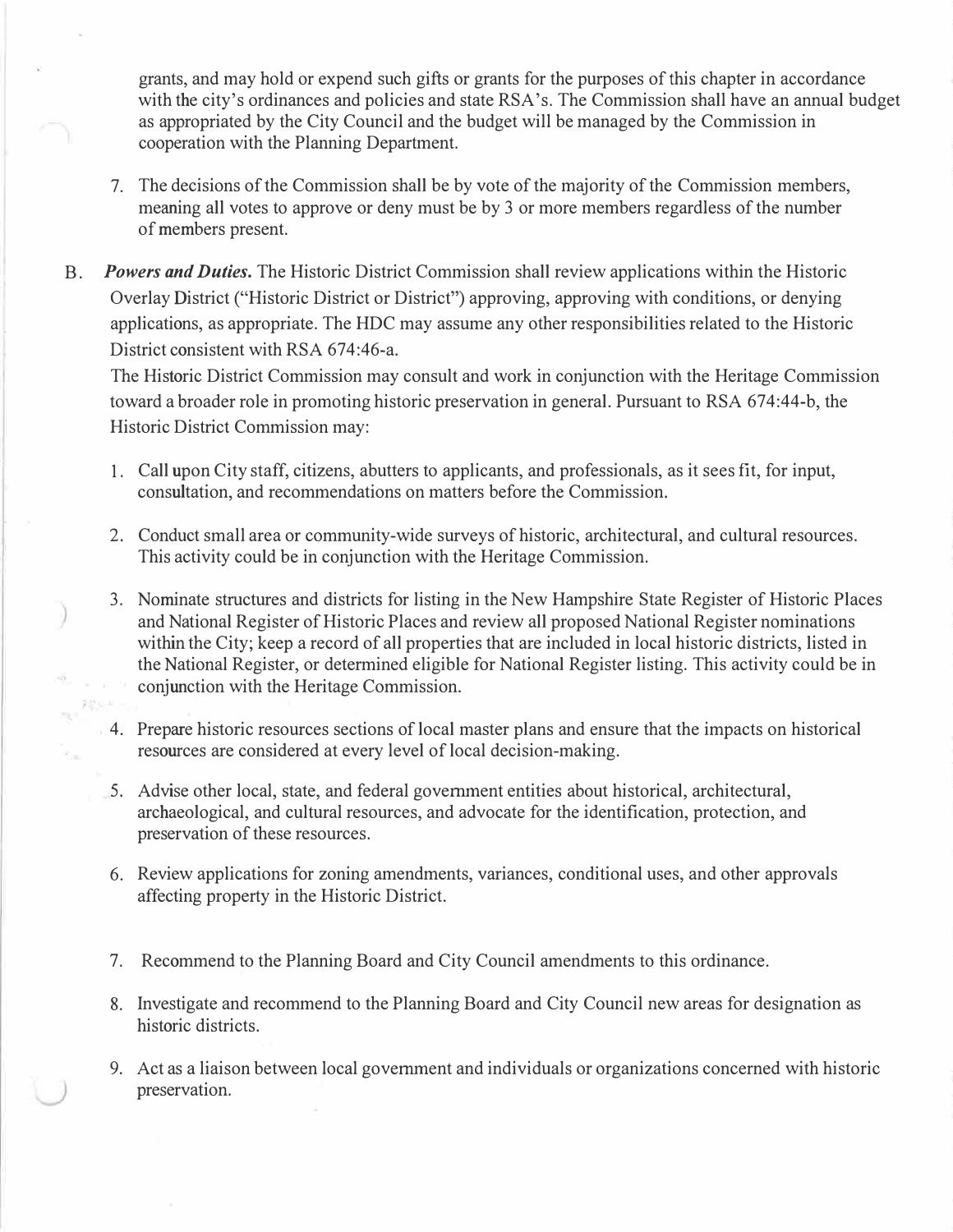- 10. Educate municipal officials, historic district property owners, owners of other historic properties, and the general public about the historic district and historic preservation in general.
- 11. Participate in informational, advisory, and policy setting meetings about historic preservation issues, historic district commissions, heritage commissions, and the Certified Local Government program of the National Park Service.
- 12. Develop and administer a system of markers and monuments recognizing individual properties in the historic district with the cooperation of the property owner.
- 13. Coordinate with other City boards in the review of items such as lighting or parking areas in the historic district or immediately abutting, that might also be subject to review by those boards.

#### III. Designation of Historic District

- A. Procedures for Designation. The (HOD) District exists as a zoning overlay district. The District boundaries may be amended, and new historic districts may be designated and delineated following the Amendment Procedure described in Article XIV, Chapter 235-85 of the Laconia City Code.
- **B.** Criteria for Designation. The following criteria should be considered when the Historic District Commission, Planning Board, and City Council deliberate the enlargement or reduction of an existing district or the creation of a new district. In any district which contains multiple properties or structures, not every property or structure need meet these criteria. Rather, the district overall should embody a significant degree of continuity, cohesiveness, integrity, and conformity with one or more of the following criteria.
	- 1. The site is identified with or significantly represents or exemplifies one or more significant cultural, social, political, economic, or military events in the history of the City of Laconia, region, state, or nation.
	- 2. The site is associated with a person or persons of historic significance.
	- 3. The site embodies distinguishing characteristics of, or quality in, design, detailing, materials, craftsmanship, or a particular architectural style.
	- 4. The site is identified as the work or representing the work of a master builder, designer, architect, engineer, or landscape architect whose individual work was influential in the development of the city, region, state, or nation.
	- 5. The site's unique location and characteristics make it an established and appreciated element or visual landmark for the community.
	- 6. The site's age, good condition, and special features make it worthy of preservation.
	- 7. The site has yielded or is likely to yield significant archaeological information.
	- 8. The site contributes to the visual continuity of the District.

# 1v. Identification of the Historic Overlay District.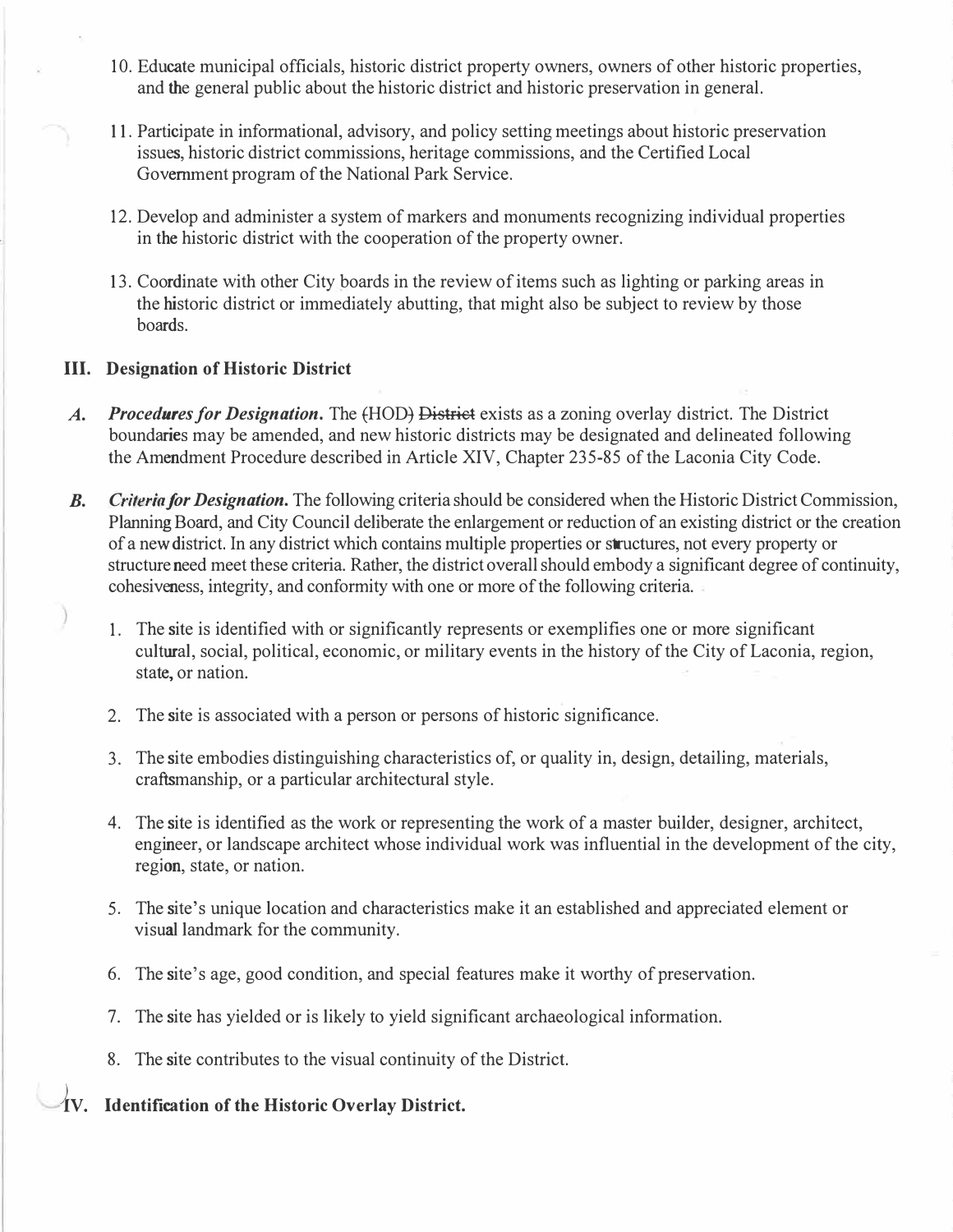A Zoning Map of the HOD as amended, including all the notations, references, district boundaries, and other information shown thereon, is incorporated by reference as part of this Ordinance and is on file with the City Clerk. If there are any inconsistencies between the map and the listing of map and lot numbers under subsection (B), the listing of map and lot numbers herein shall prevail.

- A. Locating Boundaries. The District lines drawn on the HOD map are generally on or parallel to a street, watercourse, or lot line, and shall, unless there are indications to the contrary, be deemed to be:
	- 1. On the centerline of the right-of-way or watercourse;
	- 2. Parallel to the centerline at the distance noted; or
	- 3. On the lot line, or parallel to the lot line, at the distance noted in Section B.
- **B.** Delineation of the District. The HOD is defined as that area made up of the lots listed below, including those that are City-owned lots, as delineated on the Laconia City Tax Maps, excluding road rights of way. However, any buildings or portions of buildings or stone walls or portions of stone walls that are located in any road right of way within the boundaries of the HOD shall be subject to review by the HDC. Unless otherwise noted, all of the land composing each lot shall be considered to lie within the District. Should any of the lots listed below be subdivided or combined with other lots in the future, the new lots, or applicable portions of those new lots, that are located within the overlay district as delineated herein, at the time that the district is established, shall be included in the HOD.
	- 1. Map 433, Block 225, Lot 83
	- 2. Map 432, Block 142, Lot 1
	- 3. Map 425, Block 44, Lot 1
	- 4. Map 425, Block 44, Lot 1.1
	- 5. Map 432, Block 225 Lot 2

## V. Purview of the Commission

- A. Activity Within the Historic Overlay District Subject to Review. Approval of the HDC is required for the following activities and structures within the HOD. Approval is not required for any activity or parts of the structure that is not visible from the street at any time of the year:
	- 1. Pertaining to structures within the Historic District: Modifications to the exterior architectural appearance (See definition) of the property including erection of new structures (See definition for "Structure"), additions to existing structures, alterations to existing structures, demolition of existing structures or portions of existing structures. Also pertains to the relocation of any structure into, out of, or within the HOD.
		- a. Definitions:

Exterior Architectural Appearance: The architectural character, general composition, and arrangement of the exterior of the structure, including the kind, color, and texture of the building materials and type and character of windows, doors, light fixtures, signs, and appurtenant elements.

Structure: Anything within the HOD that is built or constructed with a fixed location of the ground or attached to anything with a fixed location on the ground including but not limited to buildings, fences, walls, signs, light fixtures, decks, porches and steps.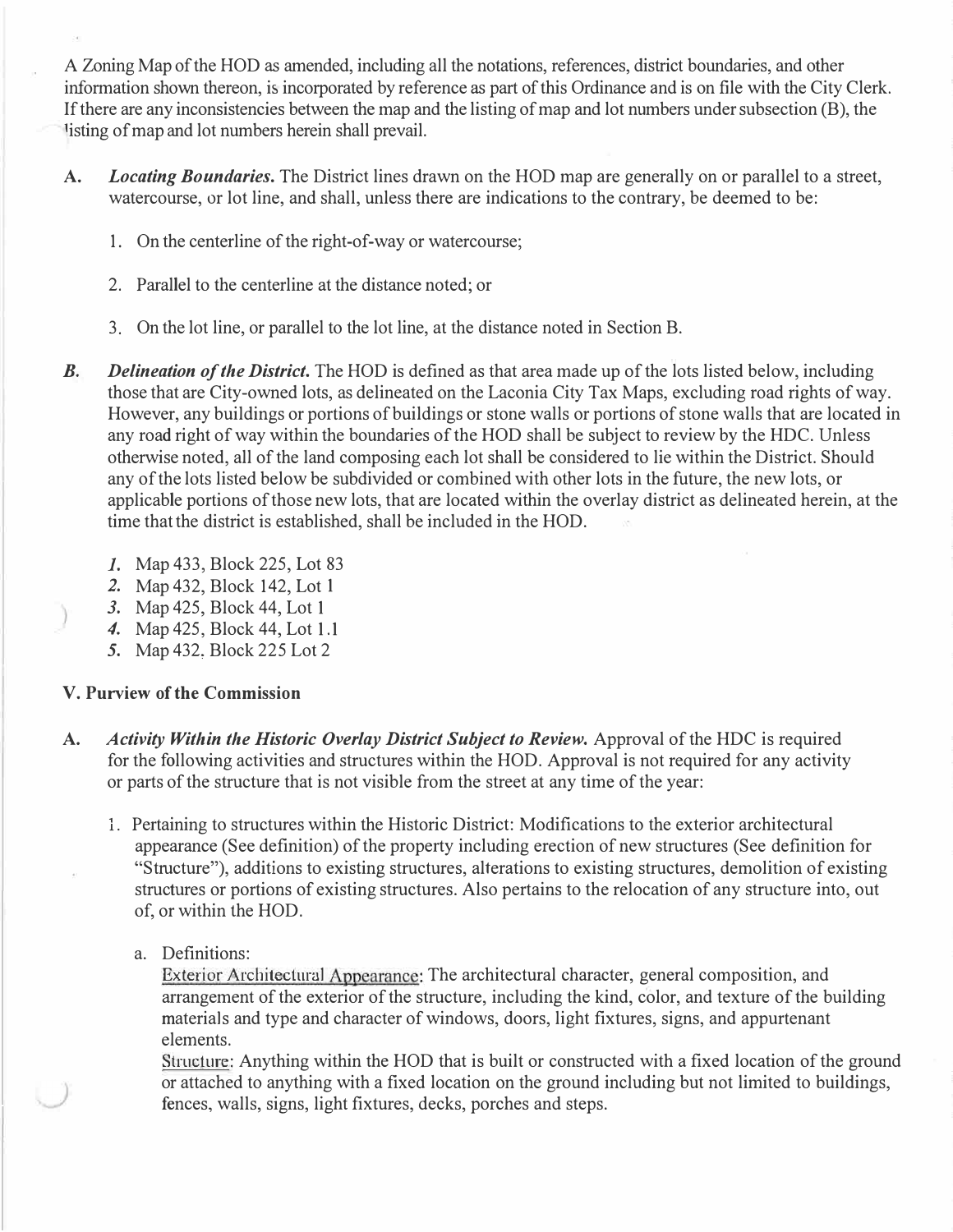- 2. Installation, modification, or removal of exterior freestanding lighting structures.
- 3. Erection, alteration, or removal of a wall, or fence.
- 4. Installation of pavement or other impervious or semi-impervious material on the ground or establishment of any parking or driveway area within the area located forward of the front elevation of the building.
- 5. Installation of any new roofing material where the material, form, or color will change significantly. However, where failure to repair a roof will result in immediate damage to the structure the Code Enforcement Officer may grant approval for emergency temporary repairs and immediately notify the HDC, which will then review the work at its next opportunity (unless exempt under Section B., below)
- 6. Signage, except for:
	- a. Signage serving single family residences.
	- b. Temporary signs.
	- c. Auxiliary signs, such as address numbers, small directional signs, and "open" signs.
	- d. Signage placed on the inside of the building.
	- e. Sandwich board and other portable signs.

7. Building and ground-mounted utilities and roof penetrations that would be visible from a public street within the Historic District at any time of the year, unless necessary for public safety. The Commission needs to recognize and reasonably allow equipment for new or future technology.

\  $\mathbf{B}$ . Activity Exempt from Review. No review or Certificate of Approval shall be required for the following:

- 1. Work performed on the interior of buildings. Except for those buildings within the HOD that have been previously designated by the Historic Commission as significant for their interior architectural or artistic value.
- 2. General maintenance and in-kind repair which does not involve any significant change in materials or the outward appearance of the structure or site.
- 3. Installation or removal of any plant materials that does not alter the street facade.
- 4. Any of the following items if they are situated on a building or on a lot such that no part of them will be visible from a public street within the Historic District at any time of the year: antenna, wall siding, a change in roofing material, outbuilding not exceeding 400 square feet, deck, swimming pool, fence, patio, wall, barbecue pit, satellite dish, solar panels, roof vents and other structures situated on or penetrating through the roof, septic tank, leach field, well, any other utilities, and other yard appurtenances. Temporary placement or use of any of these items that would be visible is permitted without the approval of the Historic Commission (use for less than 10 days).
- 5. Construction, alteration, or demolition of any structure or element of a structure that the Code Enforcement Officer certifies as being the only means of avoiding an immediate health or safety emergency prior to the HDC convening a meeting to consider the matter. In such an instance, the Code Enforcement Officer shall immediately notify the Commission of his or her certification. The HDC will review such work at its first opportunity if it deems appropriate.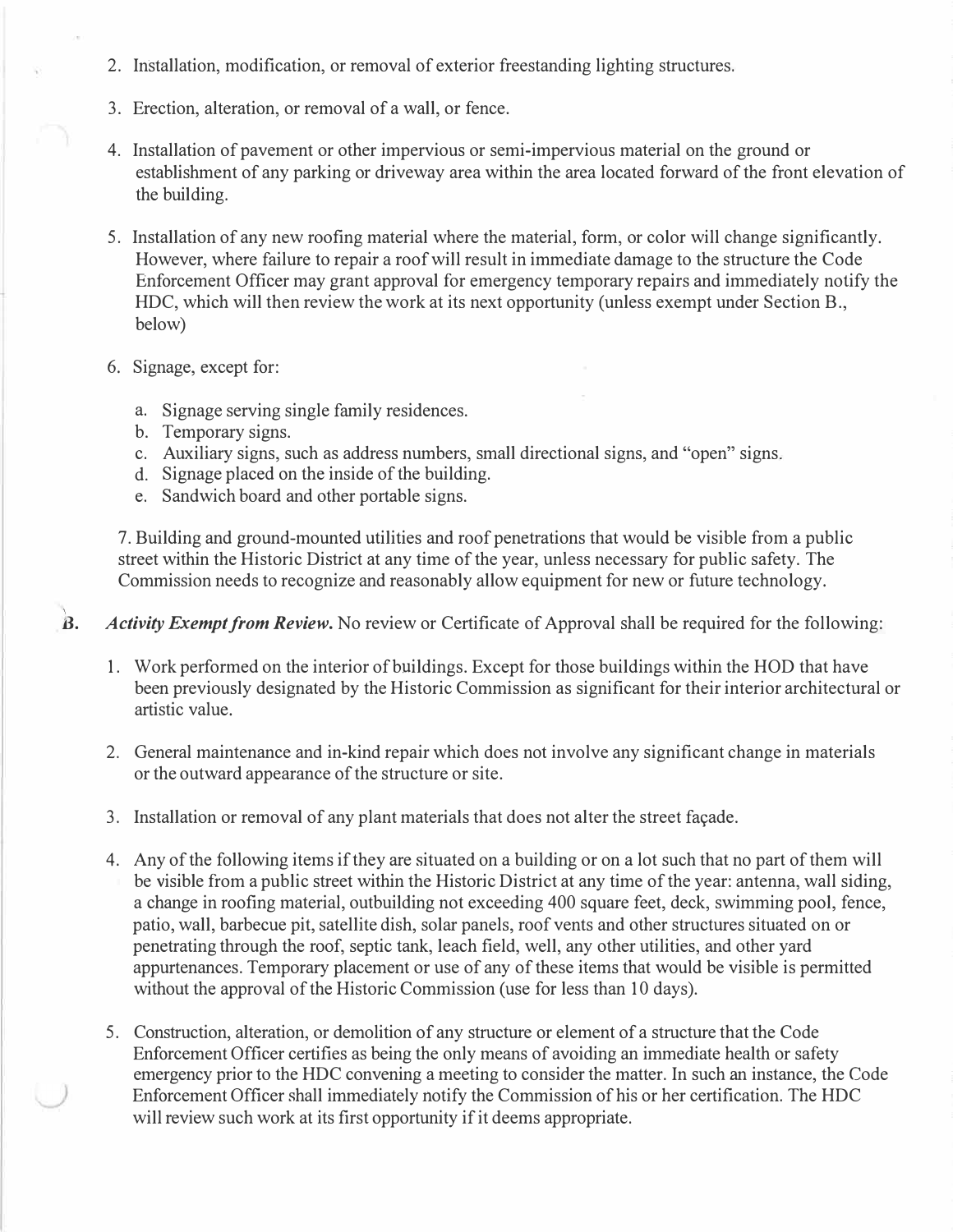- 6. Painting or staining a building when the color will not change.
- 7. Colors of paint and stain applied to a residential or commercial structure that the HDC determines does not contribute significantly to the character of the district.
- 8. Utility poles, flagpoles, mailboxes, or window air conditioning units in a single-family residence or accessory apartment.
- 9. Installation of any new roofing material where the material, form, or color will not change significantly.
- 10. Items which are not explicitly addressed in this subsection but for which the proposed work clearly:
	- a. would not have any significant adverse impact;
	- b. would not be noticeable from any public street; and
	- c. would be consistent with the intent of this article, all as reasonably determined by the Planning Department in consultation with the HDC chair.

### VI. Procedures for Review of a Certificate of Approval.

- A. Application: In order to be considered at the next scheduled HDC meeting, an application for a Certificate of Approval shall be submitted to the Laconia HDC through the Planning Department no fewer than 14 calendar days prior to that meeting. When the deadline would fall on a weekend or holiday, the application must be submitted by the next workday. In the case of a special meeting, the chair may allow for a shorter timeframe for submission of materials. Applications must be emailed, postmarked, or hand delivered to City Hall by midnight on the day of the deadline.
	- 1. Application materials. The application package shall include the items listed below, when applicable, as determined by the HDC:
		- a. Application Form. A completed application form as provided by the Planning Department.
		- b. Site Plans. Site Plans when necessary to depict the proposed changes.
		- c. Elevation Drawings. Elevation drawings to scale of each affected facade subject to review.
		- d. Details. Detail drawings of project-specific elements.
		- e. Photographs. Photographs of each side of any building proposed for alterations, additions or demolition, and one of the overall sites.
		- f. Samples. If requested by the Commission, provide samples, swatches, colors, and/or manufacturer's cut sheet of materials to be used as appropriate.
		- g. Other Items. Any other items which the Commission may reasonably need to conduct its review, including perspective drawings of the subject buildings; accurate, to-scale renderings of nearby buildings; and any type of rendering, view, or model which shows the proposed construction in context.

The Commission may, at its discretion, waive requirements for the submission of any or all of the above items as well as for drawings to be precisely drawn to sale on smaller or less complex projects. There is no application fee for applications to the Historic District Commission.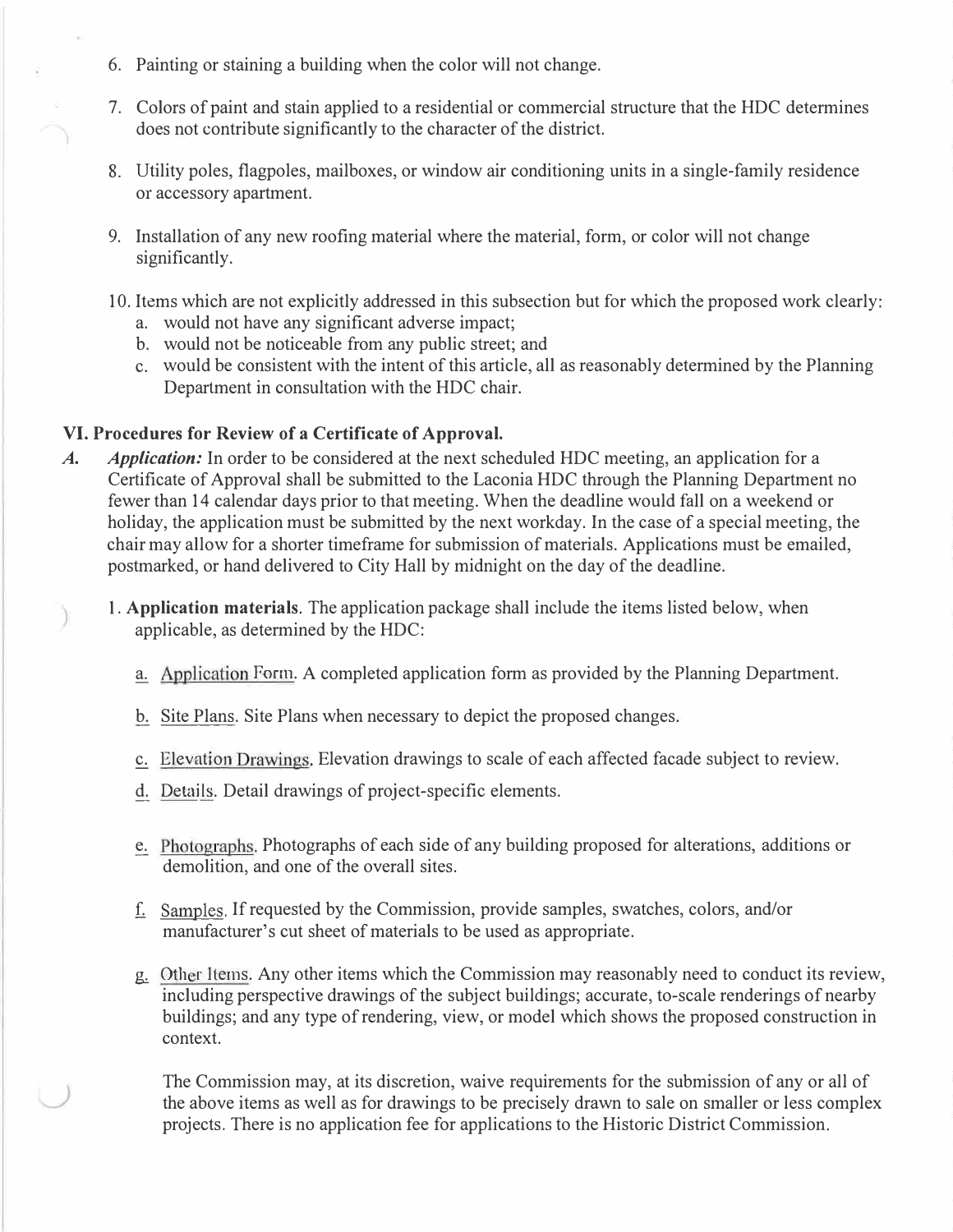#### 2. Other Requirements.

- a. Measurements. Measurements on all plans, including building heights, shall be provided in a clear manner. When revised plans are submitted the measurements shall be provided in a manner consistent with prior plans.
- b. Revisions. When subsequent revised plans are submitted the revised plans shall clearly indicate every change from the prior set of plans.
- c. Elements subject to review. It is the responsibility of the applicant to point out or highlight, in some clear manner, every element of the proposed project that is subject to HDC review.
- d. Changes made by other boards. When any change in the design approved by the HDC, pertinent to any element subject to HDC review, is made by another body, such as the Planning Board or Zoning Board of Adjustment, the plans shall be brought back to the HDC for review and approval.

#### B. Review of the Application.

\_)

- L. Determination of Appropriateness. In deliberating whether to grant or deny approval, the HDC shall make a determination as to the appropriateness of the work proposed by determining whether or not the proposal conforms to the provisions of this article.
- 2. Submission of Materials and Timeframe. It is the responsibility of the applicant to submit all necessary items. As long as the application form itself is submitted by the deadline the application will be included on the next agenda; however the applicant is urged to submit all pertinent materials by the deadline (or shortly afterward in consultation with the staff) in order to ensure that HDC members have access to the materials well in advance of the meeting and to increase the chances that the HDC will be able to take final action at the meeting (if all is in order and the application meets the requirements of this ordinance). It is understood that some items, such as samples and swatches, may be presented at the meeting.
- 3. Submission of Materials and Timeframe. It is the responsibility of the applicant to submit all necessary items. As long as the application form itself is submitted by the deadline the application will be included on the next agenda; however the applicant is urged to submit all pertinent materials by the deadline (or shortly afterward in consultation with the staff) in order to ensure that HDC members have access to the materials well in advance of the meeting and to increase the chances that the HDC will be able to take final action at the meeting (if all is in order and the application meets the requirements of this ordinance). It is understood that some items, such as samples and swatches, may be presented at the meeting.

Pursuant to RSA 676:9 I. the HDC must take final action within 45 days of submission of the application form. In most cases this will allow for two meetings of the HDC. When additional meetings are needed the HDC will request an extension on the timeframe. An applicant's refusal to grant an extension could be grounds for denial of the application due to an inability to fully review the proposal.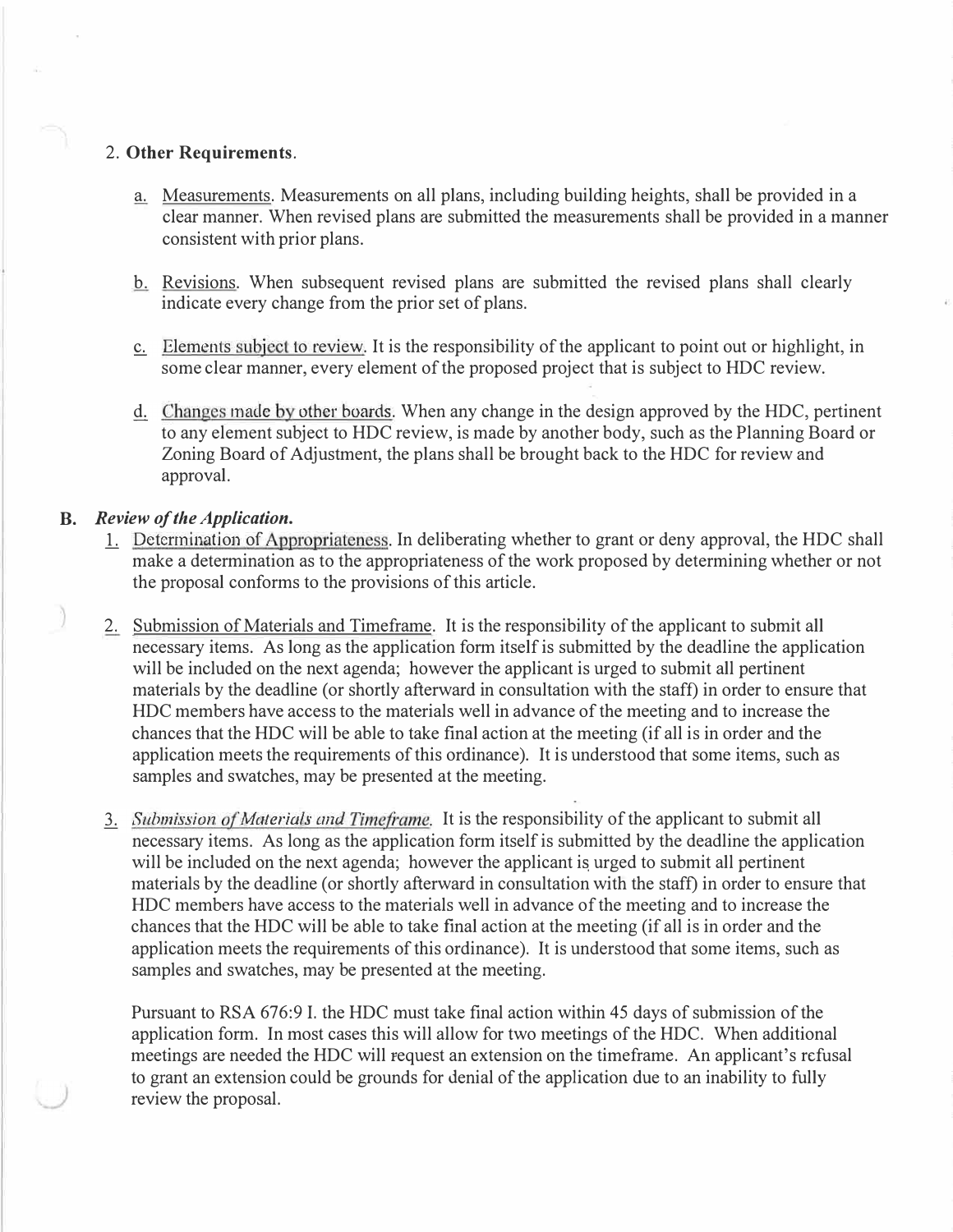- 4. Dialogue with Applicant. The applicant may present his or her application at the Commission meeting(s). When there are aspects of the proposal which may not conform to this article, the Commission, at its discretion, may advise the applicant to find reasonable cost approaches to meet his or her objectives with a project which still conforms to the standards of this article, or may agree to certain compromises with the applicant even if the compromise does not conform to the standards of this article.
- 5. Public Hearing. The Commission is required to hold a public hearing on any application at which time opinions of abutters and interested citizens shall be heard. Notice of the Public Hearing during an HDC meeting shall be sent to abutters and posted in accordance to established city policy, and advertised in a newspaper of general circulation at least ten (10) calendar days prior to the hearing. In the case of significant projects that involve demolition, the HDC may hold an additional public hearing any time after the start of construction to allow for concerns to be identified and conveyed to the applicant and City enforcement officials. Applicants shall be invited and encouraged to attend any such public hearing meeting, but it is not required.
- 6. Professional Advice. The Commission may seek advice from such professional, educational, cultural, or other sources as is deemed necessary. In such cases, the fees for the consultant shall be paid by the City.
- 7. Setting parameters. When the Commission deems appropriate in dealing with violations of this ordinance and other matters, it shall work with property owners in a flexible manner in setting timeframes and other benchmarks to guide how and when specific work must be completed, recognizing that violations must be adequately addressed by the property owner.

#### $\mathcal{C}$ . Action on an Application.

- 1. To the extent practical and appropriate, as determined by City staff, an applicant may file applications for permits simultaneously to the Planning Board and the Commission. Reviews shall be coordinated by the City staff to ensure that all necessary approvals are obtained and are consistent with one another.
- 2. The HDC shall act on all applications within forty-five ( 45) days of the meeting at which the Commission accepts the application as complete. This time frame may be extended by consent, at the request of the Historic Commission or request of the applicant, for an additional period not to exceed forty-five (45) days. In cases where the HDC requests additional information/documentation/materials and continues an application from one meeting to another, the application shall be deemed to have been not complete at that first meeting unless accepted as complete.
- 3. The Commission's decisions shall be documented and official notification of its actions will be provided to the applicant. Failure by the Commission to act within the period of time specified above shall be deemed to constitute approval of the application as submitted. Approval, or approval by default of the Commission to act, shall be effective for two years after the date of approval. If the applicant has neither obtained a building permit (or an extension for one) nor substantially commenced work within this timeframe then the approval shall automatically be deemed null and void.
- 4. When an application is denied, the reason(s) for the decision shall be conveyed to the applicant and clearly stated in the minutes of the Commission.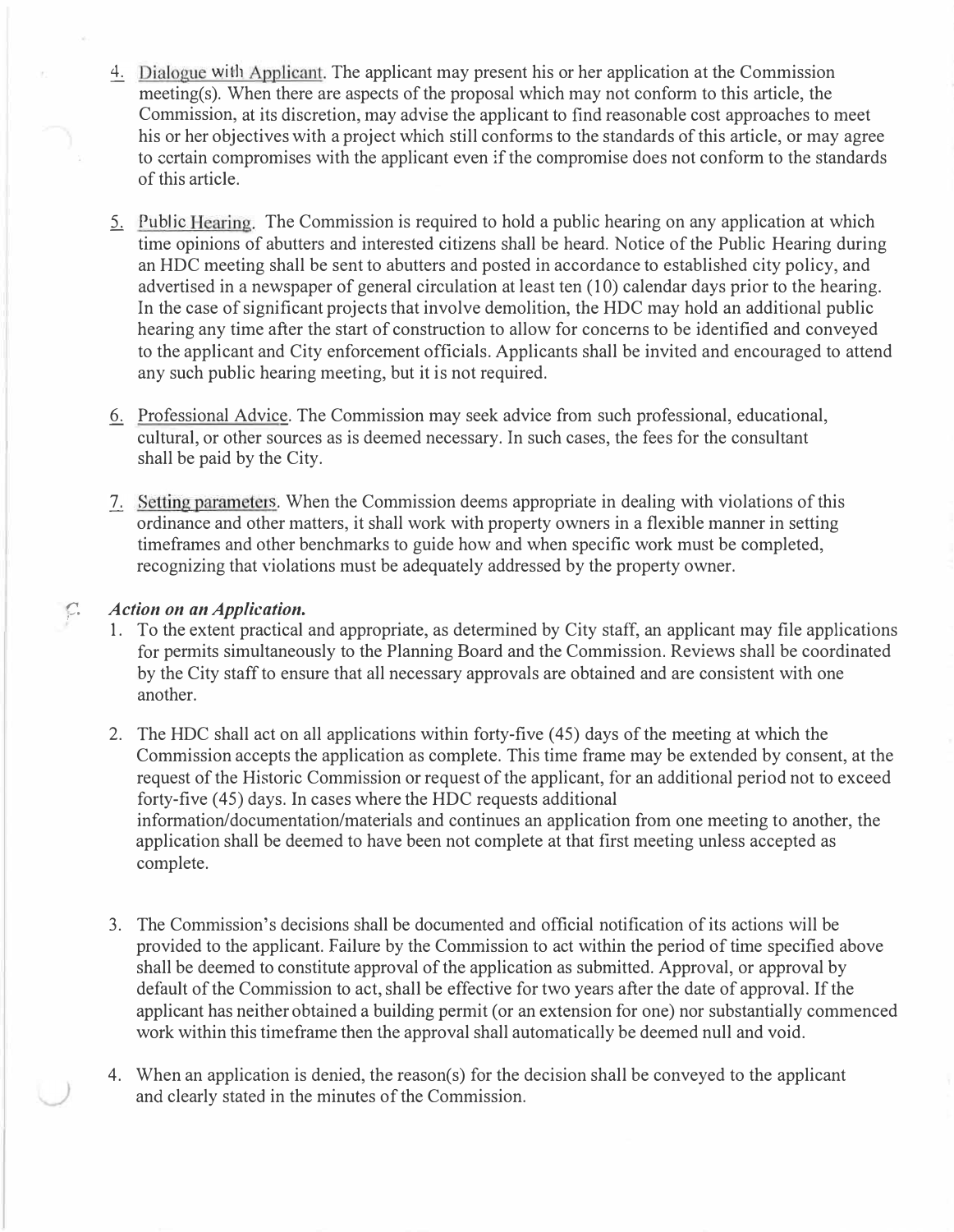- 5. Once approval has been issued, any proposed changes to that approval shall be brought back to the HDC for review and approval. However, if a proposed change is very minor, then the Planning Department may approve the proposed change, in consultation with the HDC chair, provided:
	- a. The change is deemed to be insignificant;
	- b. The change would be barely noticeable, if at all, from any public street located within the HOD; and
	- c. The change would be consistent with the intent of the earlier approval.
- D. Appeals. Any applicant, persons, or organizations aggrieved by a decision of the HDC may appeal the decision to the Laconia Zoning Board of Adjustment in accordance with RSA 674:33 and any appeal procedures specified in the City Ordinances.
- E. Enforcement. The provisions of this article shall be enforced as provided for in Chapter 235, Article XIII of the Laconia City Code. No building permit shall be issued for any project until the Building Inspector determines that the proposed plan is in conformance with the design approved by the HDC. No certificate of occupancy (except for a temporary ce1tificatc of occupancy, as appropriate) shall be issued until the Building Inspector determines that the project has been built in accordance with the plans approved by the HDC. The Building Inspector shall determine in the course of regular inspections that all work is in compliance with the plans approved by the HDC. When appropriate, the Building Inspector may issue a stop work order at his or her reasonable discretion.

#### VII. Standards for Review.

The following standards shall be used by the HDC in reviewing applications for Certificates of Approval.

#### A. General Principles (as adapted from the Secretary of the Interior's Standards)

- 1. Every reasonable effort shall be made to minimize alteration of the significant features of the property unless necessary for public safety.
- 2. The distinguishing original qualities or character of the property shall not be destroyed. The removal or alteration of any historic material or distinctive architectural features shall be avoided where possible.
- 3. All structures and sites shall be recognized as products of their own time. Alterations that have no historical basis or that are made to create an earlier appearance shall be discouraged. (see section B-1 for ability to hire/consult with experts for advice)
- 4. Changes that may have taken place in the course of time are evidence of the history and development of the property. These changes may have acquired significance in their own right, and this significance shall be recognized and respected.
- 5. Distinctive stylistic features or examples of skilled craftsmanship that characterize a property shall be treated with sensitivity.
- 6. Deteriorated architectural features shall be repaired rather than replaced, wherever possible. The HDC may help the property owner find sources of money to pay for some or all the restoration. In the event replacement is necessary, the new material should match the material being replaced in design, color, texture, and other visual qualities whenever possible. Repair or replacement of missing architectural features should be based on accurate duplications of features, substantiated by historic,

/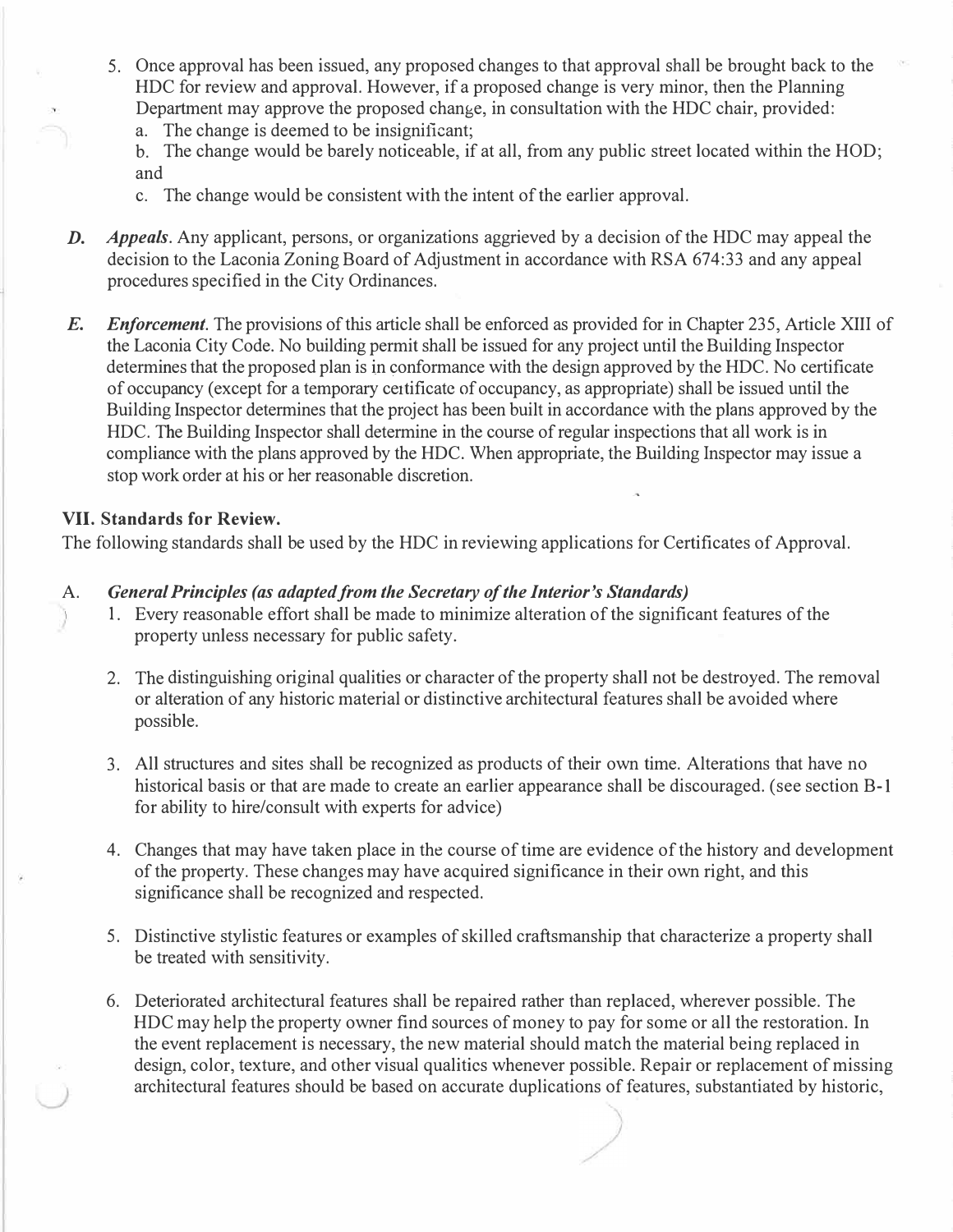physical, or pictorial evidence, rather than on conjectural designs or the availability of different architectural elements from other structures if at all possible.

- 7. Every reasonable effort should be made to protect and preserve archaeological resources affected by, or adjacent to, any project.
- 8. Contemporary design for alterations and additions to existing properties should not be discouraged when such designs do not destroy significant historical, architectural, or cultural material, and when those designs are compatible with the size, scale, color, material, and character of the property, neighborhood, and surrounding environment.
- 9. Whenever possible, new additions or alterations to structures should be done in such a manner that if those additions or alterations were to be removed in the future, the essential form and integrity of the structure would be unimpaired.
- A. Elements of Design. Proposals should be harmonious with existing structures within the District. The Commission shall consider historical elements of design when evaluating an application, including, hut not limited to, the following:
	- 1. Scale. The scale of a building is its size relative to common reference points: e.g. the human body and nearby structures. New construction should be consistent with the dominant cornice and peak or ridge height of other nearby structures within the HOD. Inordinately low buildings create a void at upper floor levels that interrupts the feeling of enclosure. Disproportionately tall buildings overpower other structures.
- 2. Proportions. Proportion deals with height, width, depth, and spacing relationships and is important both in the overall dimensions of the building and in its individual components.
- 1. Signs. Proposed new signs or replacement signs shall be consistent with the original architecture and be consistent with or complimentary to the original time period.
- 4. Materials. Change in exterior materials or in the look of exterior materials shall be approved by the Commission. Certain contemporary materials may be accepted where the Commission has determined that these materials effectively capture the salient aspects of the historic materials.
- B. New Construction. New construction is an essential process in a vital community, representing the current phase of an evolution that has been ongoing since the settlement of Laconia. Contemporary architecture may be appropriate, provided that it is respectful of the historic fabric of the District. New constructicn within the Historic District should be consistent with Sections A and B, above.
- C. Demolition or Removal. No existing building or other structure subject to review may be demolished or moved out of the Historic Overlay District until approval has been granted by the HDC. Demolition or removal from the District of a significant structure is strongly discouraged and shall rarely be permitted. An application which includes a detailed plan for the reuse of the site shall be submitted, and the Commission shall determine the appropriateness of the plan. It shall only be approved if the applicant demonstrates that 1) denial of the application would result in extreme hardship unique to the subject property or the plan for redevelopment of the site is considered to be beneficial overall for the Historic District and the city as a whole; and 2) the Commission has approved a detailed redevelopment plan for the site. Financial hardship of the owner of the property shall not constitute a hardship for this purpose.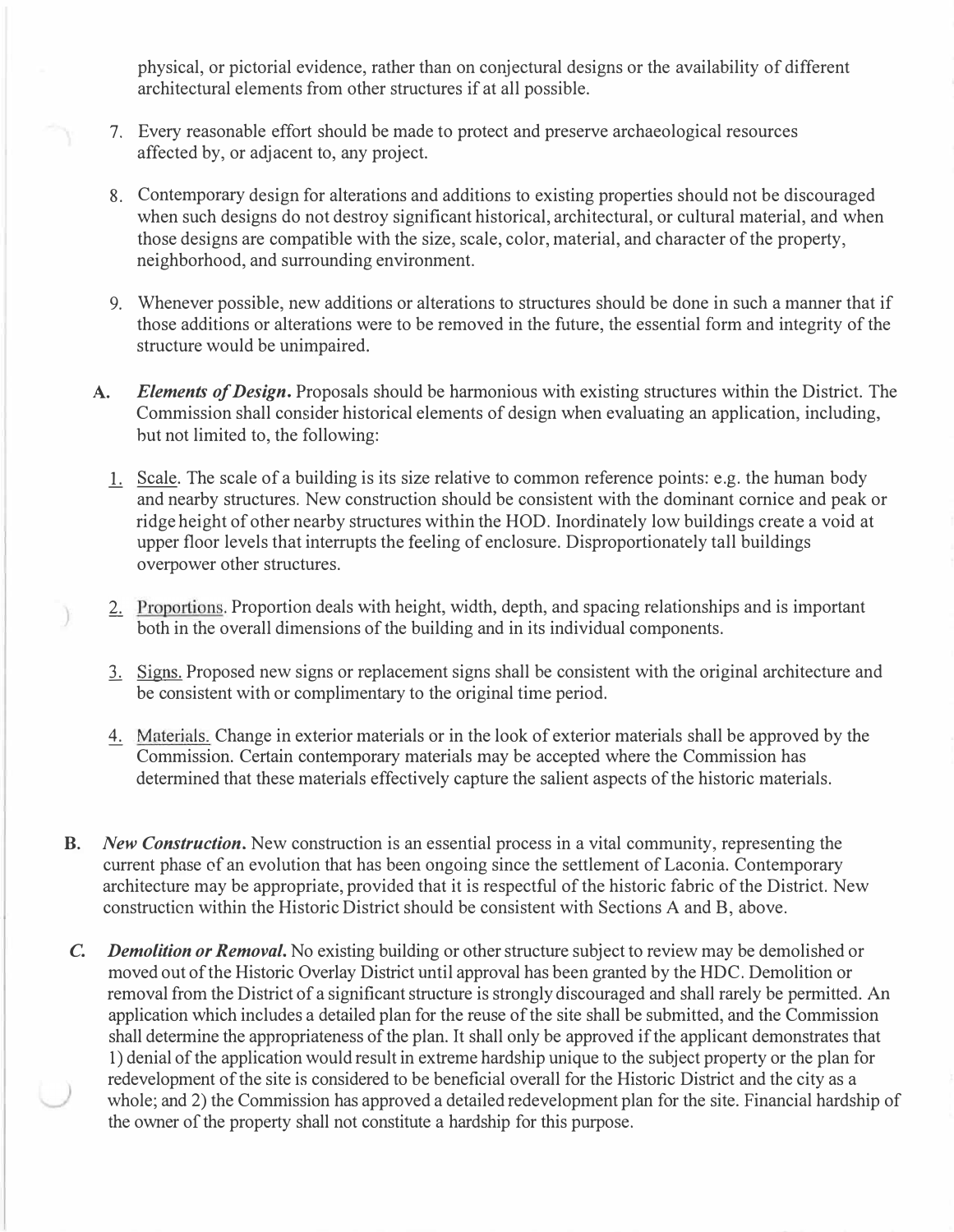#### D. Other Issues

- 1. Parking. New parking areas, can have a significantly negative impact upon historic areas. All new parking areas for other than single-family uses should be located at the rear of buildings. Where such placement is not practicable, parking may be located at the side of buildings provided that no part of the parking area is located forward of the front elevation of the building.
- 2. Screening. All utility elements such as dumpsters, garbage cans, propane tanks, aboveground oil tanks, and ground-mounted air conditioning units shall be screened and located such that they are not visible from a public way.
- 3. The U.S. Secretary of the Interior's "Guidelines for historic Preservation" shall also serve as a guide for the Commission.

### VIII. Required Maintenance and Demolition by Neglect.

- A. Responsibility. A property owner in the HOD is prohibited from allowing the property to deteriorate in the manner specified in section B and failing to correct those conditions.
- B. Conditions. Property owners shall maintain their property to prevent the following from occurring. The HDC may take any appropriate measures in coordination with the Zoning Enforcement Official or the Code Enforcement Director, to affect conformance with this requirement. Where one or more of the following is occurring, such that the level of deterioration is significant and the integrity of the property is threatened, the HDC may make a finding that the property is subject to Demolition by Neglect.
	- 1. Deterioration of exterior walls, foundations, or other vertical support that causes leaning, splitting, listing, collapsing, or buckling.
	- 2. Deterioration of flooring or floor supports, roofs, or other horizontal members that causes leaning, sagging, splitting, listing, collapsing, or buckling.
	- 3. Deterioration of external chimneys that causes leaning, sagging, splitting, listing, collapsing, or buckling.
	- 4. Deterioration or crumbling of exterior plasters or mortars.
	- 5. Ineffective waterproofing of exterior walls, roofs, and foundations, including broken windows or doors.
	- 6. Defective protection or lack of weather protection for exterior wall and roof coverings, including paint, or weathering due to lack of paint, peeling paint, or lack of other protective covering.
	- 7. Rotting, holes, and other forms of decay.
	- 8. Deterioration of exterior stairs, porches, handrails, window and door frames, cornices, wall facings, and architectural details that causes delamination, instability, loss of shape and form, collapsing, or crumbling.
	- 9. Heaving, subsidence, or cracking of sidewalks, steps, or pathways.